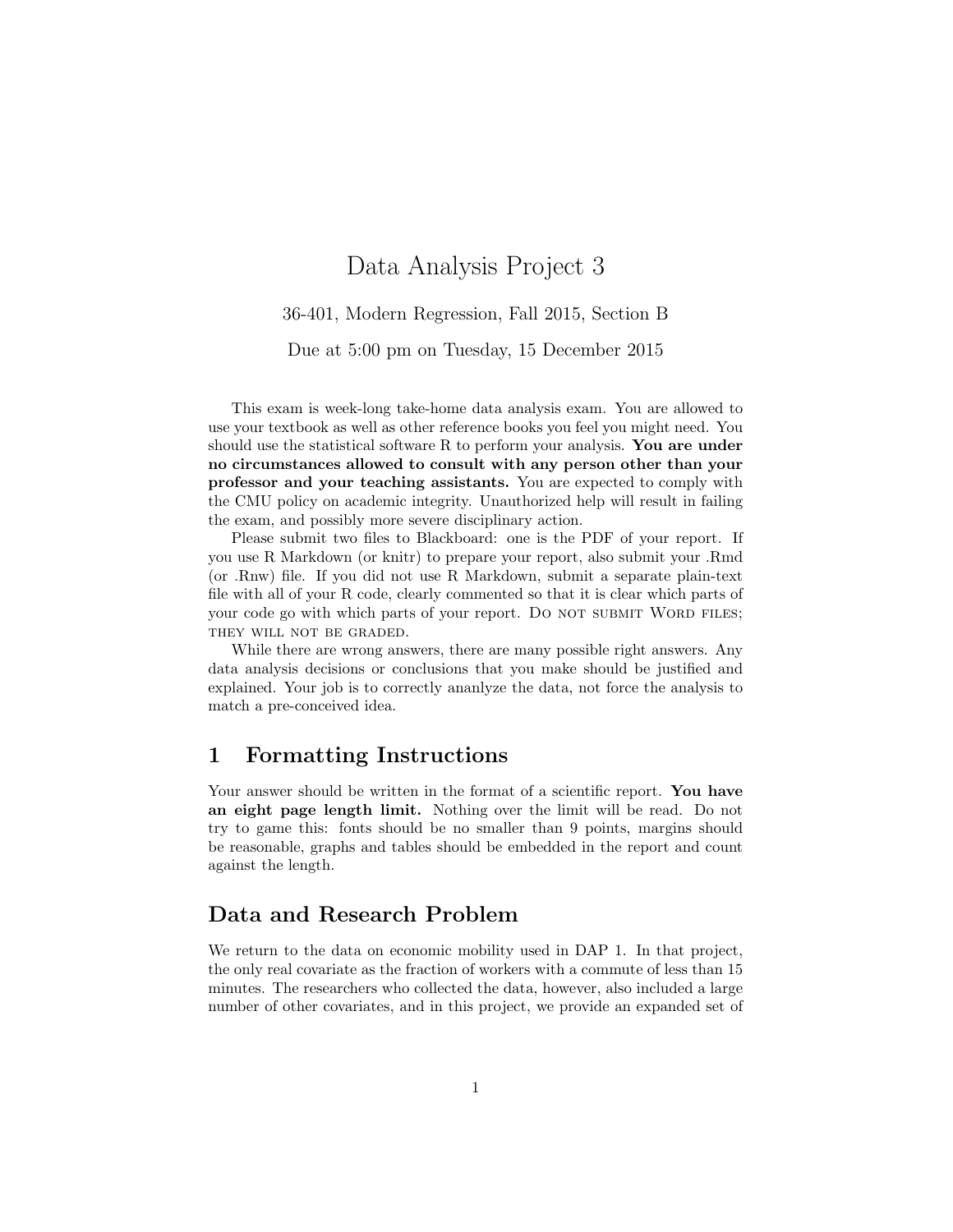variables. Your personalized data file will be e-mailed to you, at your Andrew e-mail address<sup>[1](#page-1-0)</sup>. The variables are as follows:

- 1. ID: A numerical code, identifying the community.
- 2. Name: the name of principal city or town.
- 3. State: the state of the principal city or town of the community.
- 4. Longitude: Geographic coordinate for the center of the community
- 5. Latitude: Ditto
- 6. Mobility: The probability that a child born in 1980–1982 into the lowest quintile (20%) of household income will be in the top quintile at age 30. Individuals are assigned to the community they grew up in, not the one they were in as adults.
- 7. Population in 2000.
- 8. Is the community primarily urban or rural?
- 9. Black: percentage of individuals who marked black (and nothing else) on census forms.
- 10. Racial segregation: a measure of residential segregation by race.
- 11. Income segregation: Similarly but for income.
- 12. Commute: Fraction of workers with a commute of less than 15 minutes.
- 13. Mean income: Average income per capita in 2000.
- 14. Gini: A measure of income inequality, which would be 0 if all incomes were perfectly equal, and tends towards 100 as all the income is concentrated among the richest individuals (see Wikipedia, s.v. "Gini coefficient").
- 15. Gini bottom 99%: Gini coefficient among the lower 99% of that community.
- 16. Fraction middle class: Fraction of parents whose income is between the national 25th and 75th percentiles.
- 17. Local tax rate: Fraction of all income going to local taxes.
- 18. School expenditures: Average spending per pupil in public schools.
- 19. Test scores: Residuals from a linear regression of mean math and English test scores on household income per capita.

<span id="page-1-0"></span> $1$ Each student will receive a slightly different subset of the data, so that your results will not quite match that of any other student. But since you will not collaborate with another student on this exam, that will not matter to you.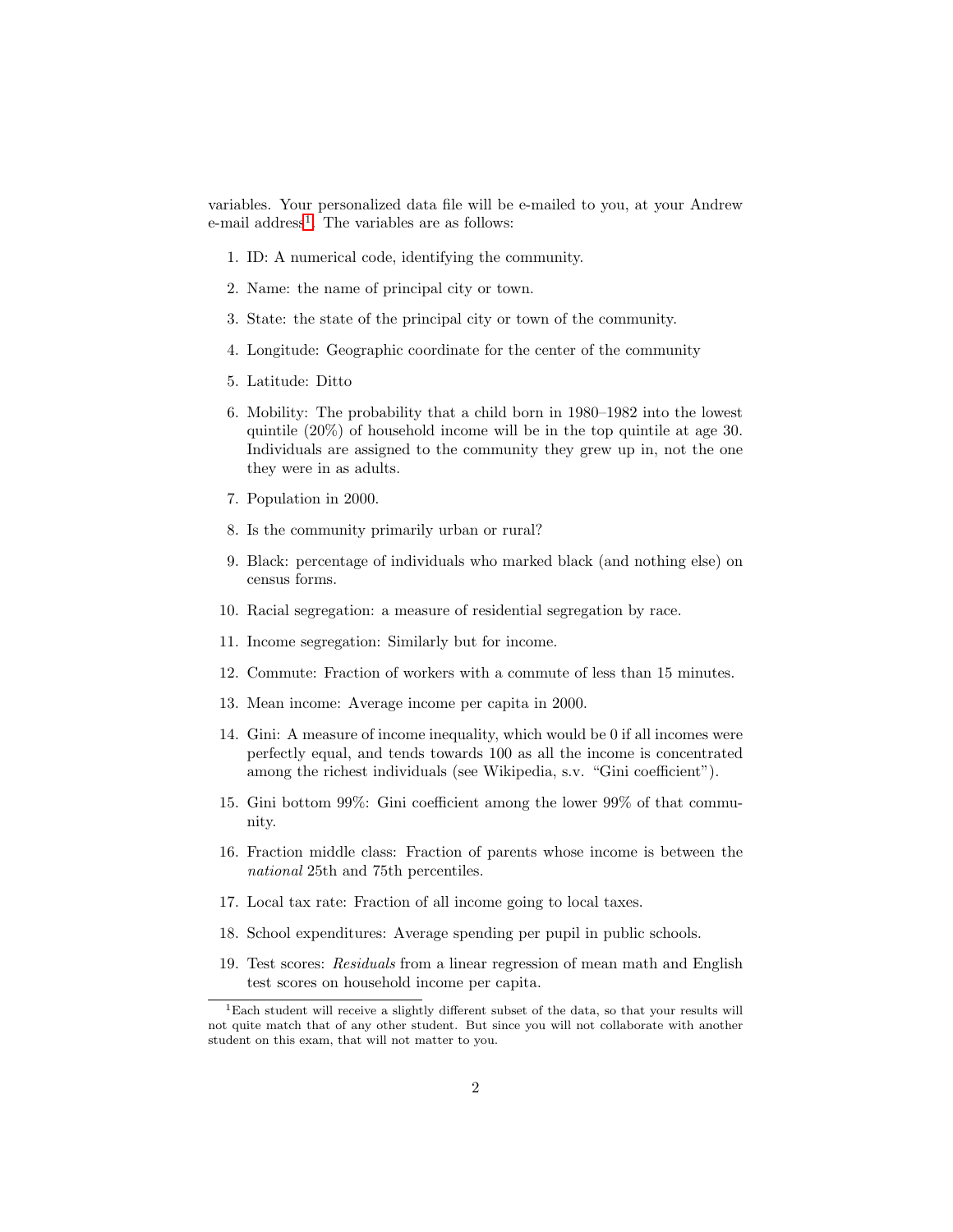- 20. High school dropout rate: Also, residuals from a linear regression of the dropout rate on per-capita income.
- 21. Manufacturing: Fraction of workers in manufacturing.
- 22. Chinese imports: Growth rate in imports from China per worker between 1990 and 2000.
- 23. Foreign: fraction of residents born outside the US.
- 24. Religious: Share of the population claiming to belong to an organized religious body.
- 25. Violent crime: Arrests per person per year for violent crimes.
- 26. Divorced: Fraction of adults who are divorced.
- 27. Married: Ditto.

#### Specific Analytical Questions

- 1. Is commuting time still an important predictor of economic mobility, even when other variables are also considered?
- 2. Which variables are, in fact, the most important variables for predicting economic mobility?
- 3. To what extent do measures of better education predict higher levels of economic mobility?
- 4. To what extent do measures of integration across social groups predict economic mobility?
- 5. To what extent do variables which can be *directly* affected by government policy predict economic mobility?

#### Suggested Outline

- 1. Introduction Write four to five sentences introducing the research problem and describing specific research hypotheses. Cite any information sources in parentheses or foot- or end- notes.
- 2. EDA How many observations do you have?
	- Examine the (predictor and response) variables univariately and multivariately.
	- Provide graphical displays or numerical summaries for all variables.
	- You need EDA for all pairs of numerical variables and at least for the categorical variables and the response variable. Describe your results.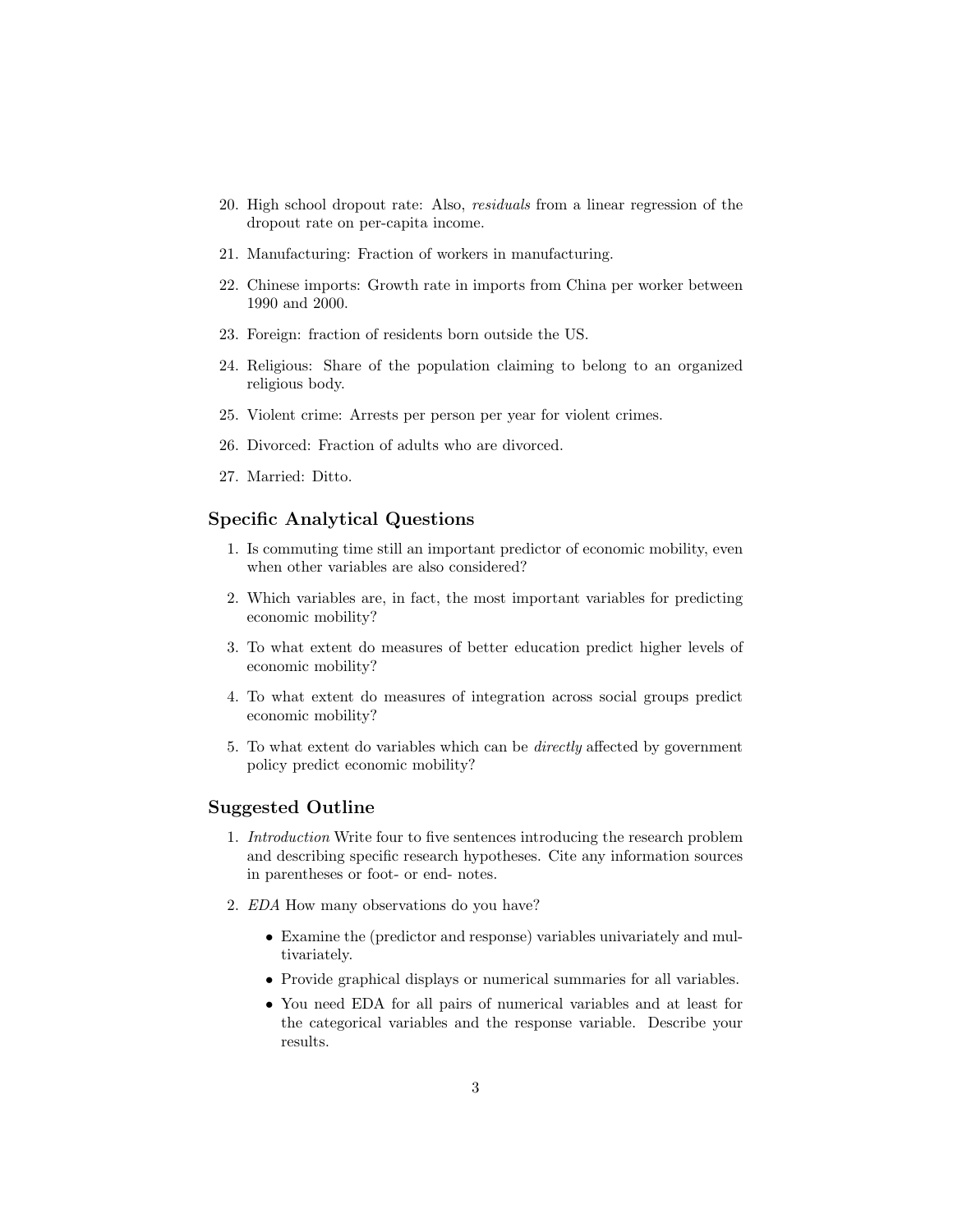- Which variables seem associated with economic mobility?
- 3. Initial modeling Start by building a multivariate linear regression to the data predicting usage from the predictor variables. Address the specific questions of the client when building the model. Be sure to justify the choices you made in building this initial model.
- 4. Diagnostics/model selection
	- Are the basic assumptions met for your multivariate linear regression model? Why or why not?
	- What transformations do you choose (if any)? Why?
	- Are there any outliers in your sample overly influencing your model? Identify any outlier candidates and decide whether or not to remove them. Give details.
	- Do you exclude any variables? Why? All exclusions/inclusions must be justified.
- 5. Final model inference/results Create a table that summarizes your final model (coefficients, standard errors, confidence intervals, p-values). Provide interpretations of all your coefficients in the context of the problem. Be sure to address the specific questions of the client (above).
- 6. Discussions/results: What are your conclusions? Identify a few key findings, and discuss, with reference to the supporting evidence. Can you come up with explanations for the patterns you have found? Suggestions or recommendations for the client? How could your analysis be improved? (6–8 sentences)

### Rubric

Words (10) The text is laid out cleanly, with clear divisions and transitions between sections and sub-sections. The writing itself is well-organized, free of grammatical and other mechanical errors, divided into complete sentences logically grouped into paragraphs and sections, and easy to follow from the presumed level of knowledge.

Numbers (5) All numerical results or summaries are reported to suitable precision, and with appropriate measures of uncertainty attached when applicable.

Pictures (5) Figures and tables are easy to read, with informative captions, axis labels and legends, and are placed near the relevant pieces of text.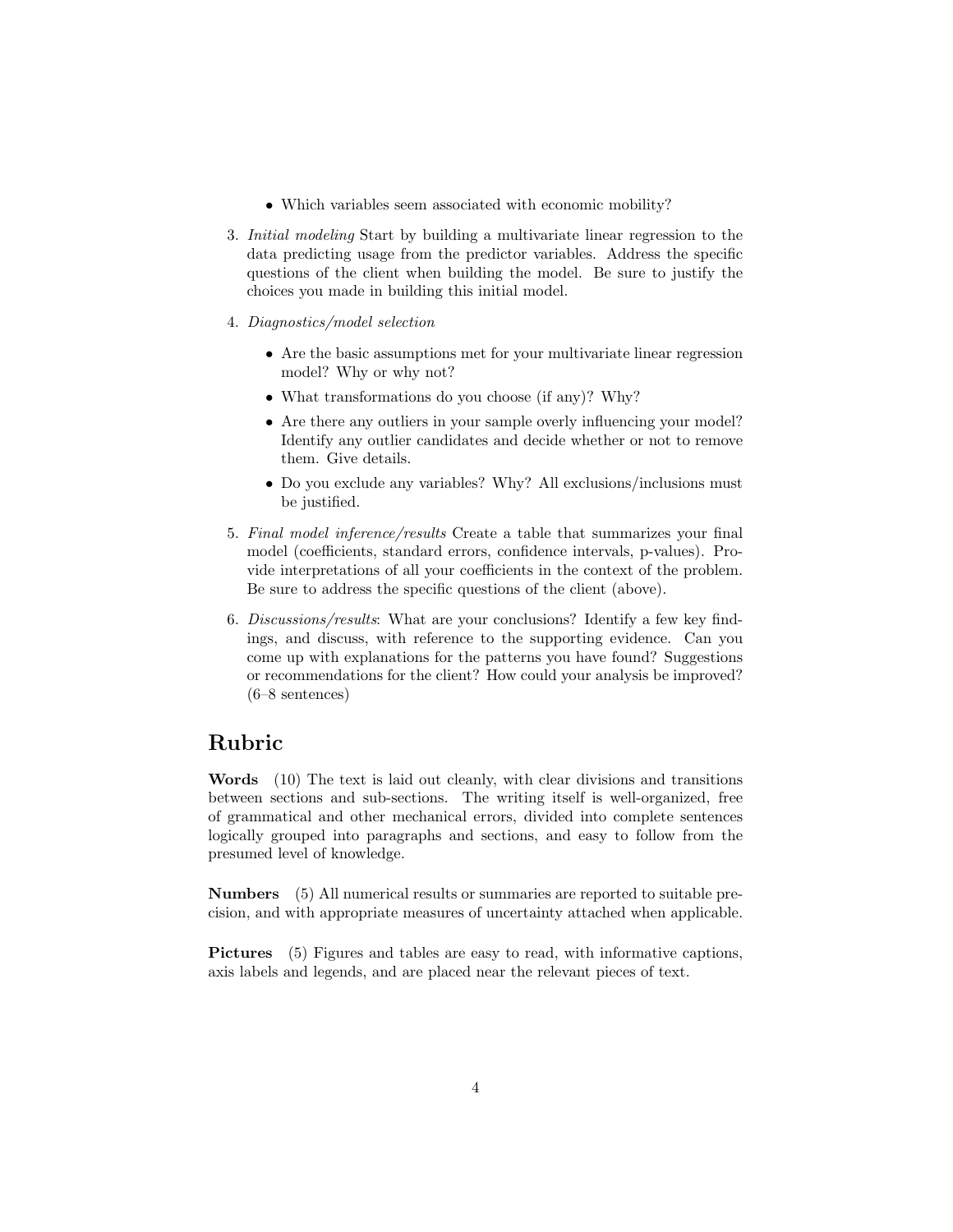Code (10) The code is formatted and organized so that it is easy for others to read and understand. It is indented, commented, and uses meaningful names. It only includes computations which are actually needed to answer the analytical questions, and avoids redundancy. Code borrowed from the notes, from books, or from resources found online is explicitly acknowledged and sourced in the comments. Functions or procedures not directly taken from the notes have accompanying tests which check whether the code does what it is supposed to. The text of the report is free of intrusive blocks of code. If you use R Markdown, all calculations are actually done in the file as it knits, and only relevant results are shown[2](#page-4-0) . If you do not use R Markdown, the code in your appendix must generate exactly the results you show in your report, and must have comments making it clear which parts of your code go with which results.

Explotory Data Ananlysis (15) Variables are examined individually and bivariately. Features/observations are discussed with appropriate figure or tables. The relevance of the EDA to the modeling is clearly explained.

Model formulation and checking (30) The initial model's formulation is clearly related to the substantive questions of interest. The model's assumptions are checked by means of appropriate diagnostic plots or formal tests; if the model is re-formulated, the changes are both well-motivated by the diagnostics, and still allow the model to answer the original substantive question. Limitations from un-fixable problems are clearly noted.

Estimation, Inference and Uncertainty (15) The actual estimation of model parameters or predictions is technically correct. All calculations based on estimates are clearly explained, and also technically correct. All estimates or derived quantities are accompanied with appropriate measures of uncertainty.

Conclusions (10) The substantive questions are answered as precisely as the data and the model allow. The chain of reasoning from estimation results about models, or derived quantities, to substantive conclusions is both clear and convincing. Contingent answers ("if  $X$ , then  $Y$ , but if  $Z$ , then  $W$ ") are likewise described as warranted by the model and data. If uncertainties in the data and model mean the answers to some questions must be imprecise, this too is reflected in the conclusions.

Extra credit (10) Up to ten points may be awarded for reports which are unusually well-written, where the code is unusually elegant, where the analytical methods are unusually insightful, or where the analysis goes beyond the required set of analytical questions.

<span id="page-4-0"></span><sup>&</sup>lt;sup>2</sup>See the model report for DAP 1 for examples of how to do this.